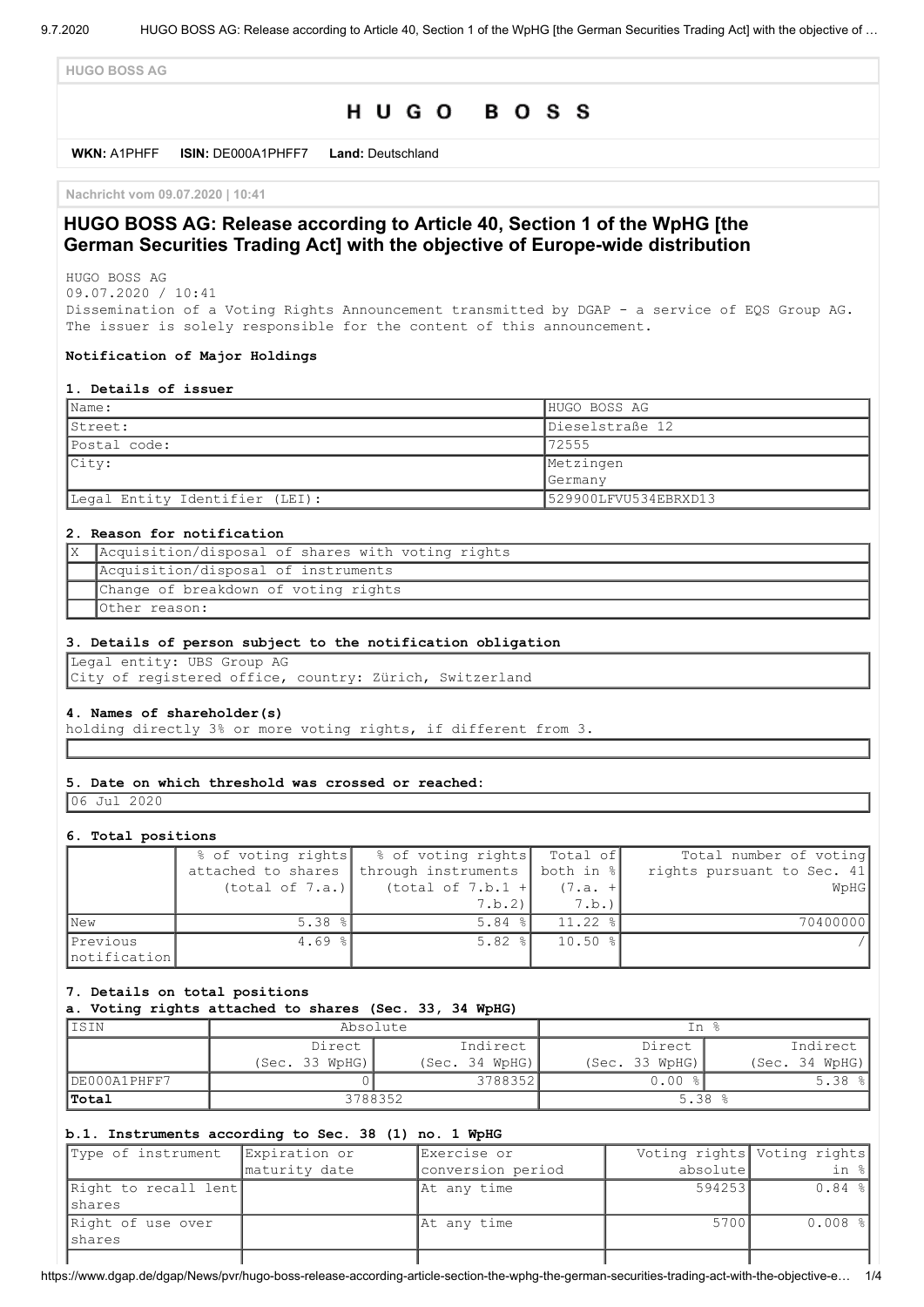#### 9.7.2020 HUGO BOSS AG: Release according to Article 40, Section 1 of the WpHG [the German Securities Trading Act] with the objective of ...

|                  |                               | Total | 2398084 | 3.41                 |
|------------------|-------------------------------|-------|---------|----------------------|
| Long Call Option | $ 07/12/2021 -$<br>27/01/2022 |       | 1200000 | $1.70$ %             |
| Long Call Option | $18/09/2020 -$<br>17/12/2021  |       | 598131  | $0.85$ $\frac{8}{1}$ |

# **b.2. Instruments according to Sec. 38 (1) no. 2 WpHG**

| Type of     | Expiration or | Exercise or       | Cash or physical | Voting rights | Voting      |
|-------------|---------------|-------------------|------------------|---------------|-------------|
| linstrument | maturity date | conversion period | settlement       | absolutel     | rights in % |
| Equity      | 23/11/2020    |                   | lCash            | 350733        | $0.50$ %    |
| Swaps       | $-12/11/2024$ |                   |                  |               |             |
| Short put   | 18/09/2020 -  |                   | Physical         | 1291131       | $1.83$ $ $  |
| option      | 27/01/2022    |                   |                  |               |             |
| Long Call   | 18/12/2020 -  |                   | Cash             | 5385          | $0.01$ %    |
| Option      | 16/12/2022    |                   |                  |               |             |
| Short put   | 18/12/2020 -  |                   | Cash             | 63385         | 0.09%       |
| option      | 16/12/2022    |                   |                  |               |             |
| Short put   | 07/12/2021-   |                   | Physical         | 1200000       | 1.70%       |
| option      | 27/01/2022    |                   |                  |               |             |
|             |               |                   | Total            | 2910634       | $4.13$ %    |

# **8. Information in relation to the person subject to the notification obligation**

Person subject to the notification obligation is not controlled nor does it control any other undertaking(s) that directly or indirectly hold(s) an interest in the (underlying) issuer (1.).

X Full chain of controlled undertakings starting with the ultimate controlling natural person or legal entity:

| Name                                    | % of voting rights             | % of voting rights through     | Total of both (if |
|-----------------------------------------|--------------------------------|--------------------------------|-------------------|
|                                         | (if at least $3\frac{6}{5}$ or | instruments (if at least 5% or | at least 5% or    |
|                                         | more)                          | more)                          | more)             |
| <b>UBS</b> Group AG                     | ℅                              | ⊱                              |                   |
| UBS AG                                  | 옹                              | 5.02%                          | 6.55%             |
|                                         | 옹                              |                                |                   |
| <b>UBS</b> Group AG                     | နွ                             | ⊱                              |                   |
| UBS AG                                  | o <sub>o</sub>                 | 5.02%                          | 6.55%             |
| UBS Switzerland AG                      | o <sub>o</sub>                 | &                              |                   |
|                                         | ٥g                             | &                              |                   |
| UBS Group AG                            | o <sub>o</sub>                 | $\approx$                      |                   |
| UBS AG                                  | ٩,                             | 5.02%                          | 6.55              |
| UBS Americas Holding                    | ٩,                             | ⊱                              |                   |
| <b>LLC</b>                              |                                |                                |                   |
| UBS Americas Inc.                       | 옹                              | $\%$                           |                   |
| UBS Asset Management                    | o<br>R                         | ٩,                             |                   |
| Trust Company                           |                                |                                |                   |
|                                         | 옹                              | $\%$                           |                   |
| UBS Group AG                            | 。<br>8                         | $\frac{1}{2}$                  |                   |
| UBS AG                                  | o <sub>o</sub>                 | 5.02%                          | 6.55              |
| UBS Asset Management                    | ٥Ŗ                             | $\approx$                      |                   |
| AG                                      |                                |                                |                   |
| UBS Asset Management                    | ٩,                             | $\approx$                      |                   |
| Holding (No. 2) Ltd                     |                                |                                |                   |
| UBS Asset Management                    | 옹                              | &                              |                   |
| Holding Ltd                             |                                |                                |                   |
| UBS Asset Management                    | $\frac{6}{5}$                  | $\approx$                      |                   |
| (UK) Limited                            |                                |                                |                   |
|                                         | 옹                              | $\approx$                      |                   |
| <b>UBS</b> Group AG                     | o.                             | ÷,                             |                   |
| <b>UBS AG</b>                           | o,                             | 5.02%                          | 6.55              |
| UBS Asset Management                    | o<br>R                         |                                |                   |
| AG                                      |                                |                                |                   |
| UBS Asset Management                    | $\frac{6}{10}$                 | $\%$                           |                   |
| Holding (No. 2) Ltd                     |                                |                                |                   |
| UBS Asset Management                    | 옹                              | $\%$                           |                   |
| Holding Ltd                             |                                |                                |                   |
| <b>UBS Asset Management</b><br>Life Ltd | o <sub>o</sub>                 | $\frac{6}{5}$                  |                   |
|                                         |                                |                                |                   |
|                                         | e<br>8                         | $\%$                           |                   |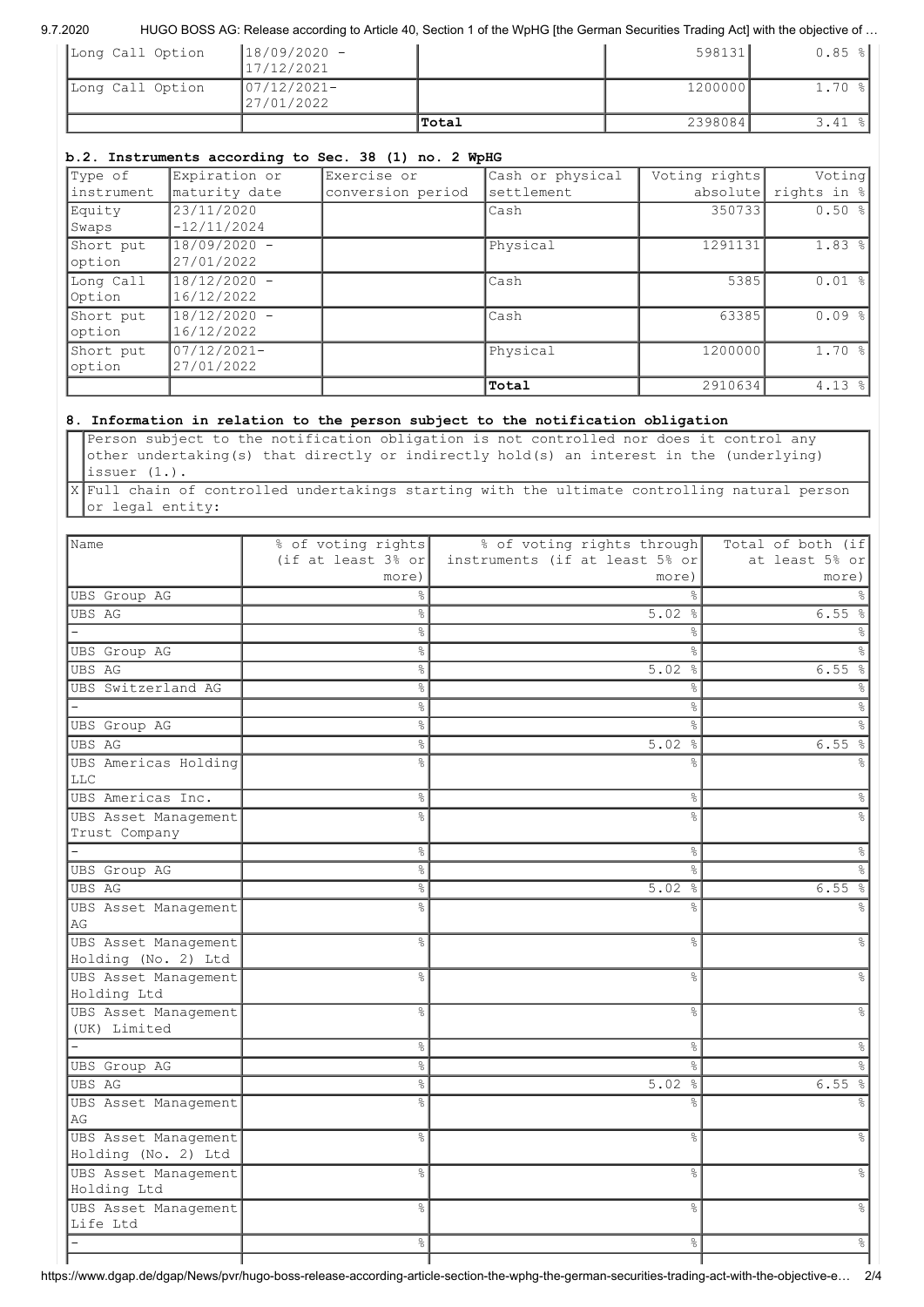| UBS Group AG             | $\frac{1}{6}$  | $\frac{8}{3}$        | $\frac{1}{6}$         |
|--------------------------|----------------|----------------------|-----------------------|
| <b>UBS AG</b>            | 옹              | 5.02%                | 6.55                  |
| UBS Asset Management     | o <sub>o</sub> | ٥Ŗ                   |                       |
| AG                       |                |                      |                       |
| UBS Asset Management     | o.             | &                    |                       |
| (Singapore) Ltd          |                |                      |                       |
|                          | °              | $\frac{8}{6}$        | $\%$                  |
| UBS Group AG             | e <sub>o</sub> | ٩.                   | o,                    |
| <b>UBS AG</b>            | 옹              | $5.02$ %             | 6.55<br>$\frac{6}{6}$ |
| UBS Asset Management     | o <sub>o</sub> | ٩,                   |                       |
| AG                       |                |                      |                       |
| UBS Fund Management      | o <sub>o</sub> | °                    | 옹                     |
| (Luxembourg) SA          |                |                      |                       |
|                          | °              | $\frac{8}{6}$        | &                     |
|                          | o,             | $\%$                 | &                     |
| UBS Group AG             |                |                      |                       |
| UBS AG                   | $\%$           | $5.02$ %             | 6.55<br>$\frac{6}{6}$ |
| UBS Asset Management     | o <sub>o</sub> | &                    | ⊱                     |
| AG                       |                |                      |                       |
| UBS Asset Management     | o.             | °                    | နွ                    |
| Switzerland AG           |                |                      |                       |
| UBS Fund Management      | o <sub>o</sub> | °                    | g                     |
| (Switzerland) AG         |                |                      |                       |
|                          | °              | g.                   | န္                    |
| UBS Group AG             | 옹              | ٩.                   | &                     |
| <b>UBS AG</b>            | 옹              | $5.02$ %             | 6.55<br>$\frac{6}{6}$ |
| UBS Americas Holding     | o<br>R         | ٥Ŗ                   |                       |
| <b>LLC</b>               |                |                      |                       |
| UBS Americas Inc.        | °              | &                    | ိဝ                    |
| UBS Asset Management     | ٥Ŗ             | g                    |                       |
| (Americas) Inc.          |                |                      |                       |
|                          | 옹              | g.                   | န္                    |
| UBS Group AG             | နွ             | ok                   | g                     |
| <b>UBS AG</b>            | 옹              | 5.02%                | 6.55<br>$\frac{6}{5}$ |
| UBS Asset Management     | ⊱              | ٥Ŗ                   |                       |
| AG                       |                |                      |                       |
| UBS Asset Management     | ٥Ŗ             | &                    | ⊱                     |
| Switzerland AG           |                |                      |                       |
|                          | 옹              | °                    | &                     |
|                          | °              | ⊱                    | হ                     |
| UBS Group AG             |                |                      |                       |
| UBS AG                   | °              | $5.02$ %             | $6.55$ $\frac{6}{6}$  |
| UBS Asset Management     | ٩,             | ⊱                    |                       |
| AG                       |                |                      |                       |
| UBS Asset Management     | 옹              | &                    | g.                    |
| (Australia) Ltd.         |                |                      |                       |
| $\overline{\phantom{0}}$ | $\%$           | $\frac{1}{\sqrt{2}}$ | %                     |
| UBS Group AG             | o <sub>o</sub> | $\frac{1}{\sqrt{2}}$ | °                     |
| <b>UBS AG</b>            | $\%$           | $5.02$ %             | 6.55%                 |
| UBS Asset Management     | 옹              | °                    |                       |
| AG                       |                |                      |                       |
| UBS Asset Management     | o <sub>o</sub> | $\%$                 | နွ                    |
| (Hong Kong) Ltd          |                |                      |                       |
|                          | $\%$           | $\frac{1}{\sqrt{2}}$ | %                     |
| <b>UBS</b> Group AG      | $\%$           | $\frac{8}{6}$        | $\frac{8}{6}$         |
| <b>UBS AG</b>            | $\%$           | $5.02$ %             | 6.55%                 |
| UBS Asset Management     | o,             | g.                   | g.                    |
| AG                       |                |                      |                       |
| UBS Asset Management     | 옹              | °                    | န္                    |
| (Japan) Ltd              |                |                      |                       |
|                          | $\%$           | g.                   | &                     |
| UBS Group AG             | $\%$           | $\frac{8}{3}$        | g.                    |
| UBS AG                   | $\%$           | 5.02%                | 6.55%                 |
| UBS Bank (Canada)        | $\%$           | $\%$                 | %                     |
|                          |                |                      |                       |
|                          | °              | °                    | %                     |
| UBS Group AG             | °              | $\frac{8}{3}$        | %                     |
| UBS AG                   | °              | $5.02$ %             | 6.55%                 |
| UBS Europe SE            | °              | °                    | %                     |
| <b>UBS</b> Gestion       | 옹              | °                    | $\frac{1}{6}$         |
|                          |                |                      |                       |